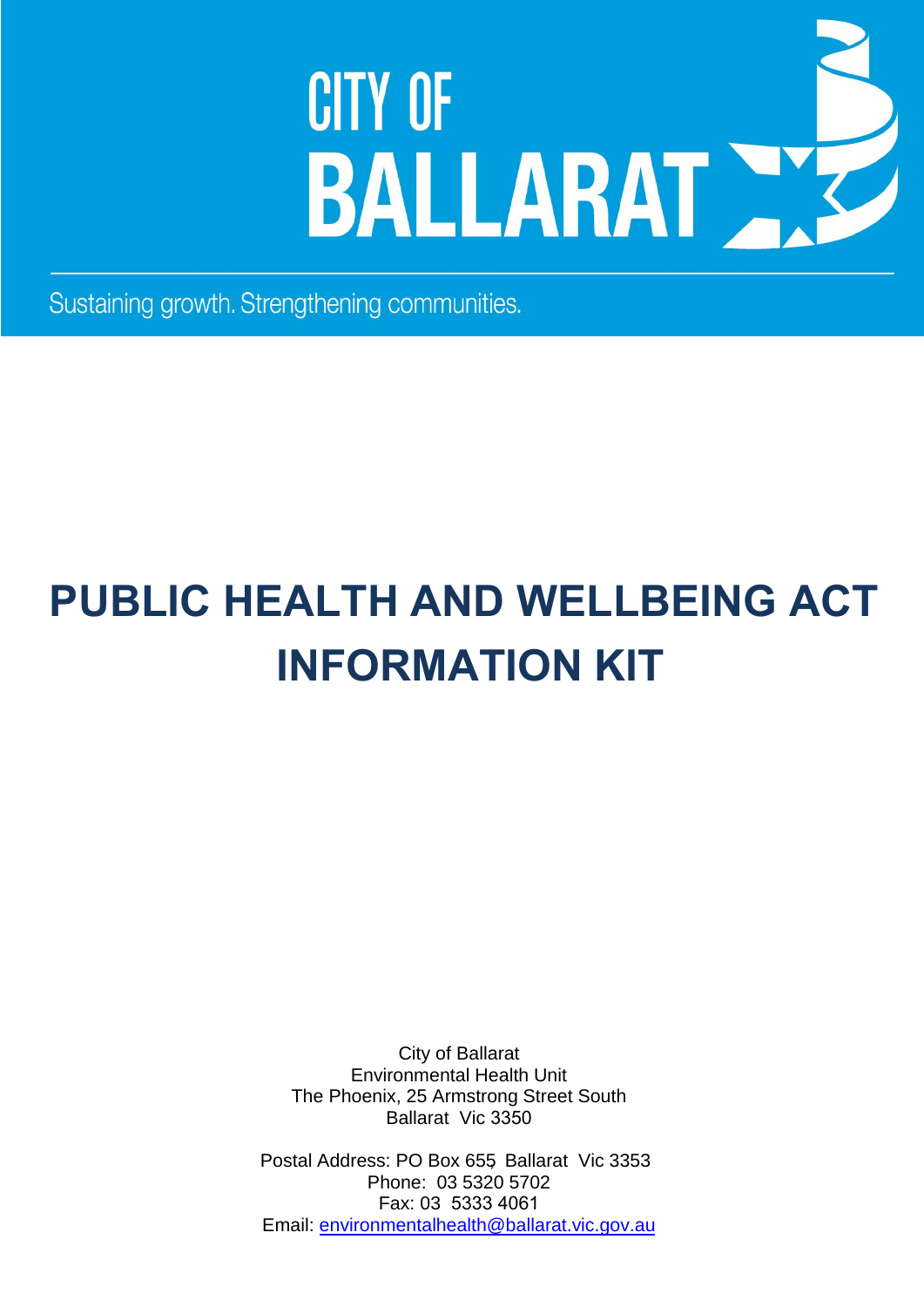This guideline has been developed to provide new and existing personal care and body art premises with a summary of their responsibilities under the Victorian *Public Health and Wellbeing Act 2008*.

To assist in reading this document it is broken into the following sections:

- A. Relevant Legislation
- B. Registration requirements
- C. Approval process for new businesses
- D. Construction and fit out requirements

The requirements outlined in this guide are in relation to Council's Environmental Health Unit only.

-----------------------------------------------------------------------

#### **A. Relevant Legislation**

Legislation: *Public Health and Wellbeing Act 2008 (PHWA 2008)*

Regulations: *Public Health and Wellbeing Regulations 2009 (PHWR 2009)*

The Victorian Public Health and Wellbeing Act 2008 and regulations apply to all businesses that undertake the following activities:

| <b>Premise Type</b>       | <b>Activities Undertaken</b> |
|---------------------------|------------------------------|
| Hairdressing (including   | Including any activities to  |
| hair ups and hair         | maintain, alter or enhance   |
| extensions)               | a person's appearance in     |
|                           | relation to their face or    |
|                           | hair.                        |
| Beauty Therapy (including | Including facial or body     |
| threading, shellac)       | treatment; application of    |
|                           | cosmetics; manicure or       |
|                           | pedicure; nail treatments    |
|                           | and epilating.               |
| <b>Skin Penetration</b>   | Including piercing, dry      |
|                           | needling and tattooing.      |
| Acupuncture               | Includes myotherapy and      |
|                           | acupuncture activities that  |
|                           | are not registered under     |
|                           | the <i>Chinese Medicine</i>  |
|                           | Registration Act 2000        |
| Colonic Irrigation        | Bowel cleansing and          |
|                           | detoxification by            |
|                           | non-natural methods.         |

Guidelines: *Health Guidelines for Personal Care and Body Art Industries* The guideline for personal care and body art industries has been developed by the Department of Health to assist people with compliance. The guidelines can be obtained from the Department of Health website:

[http://ideas.health.vic.gov.au/guidelines/personal-care](http://ideas.health.vic.gov.au/guidelines/personal-care-body-art-industries.asp)[body-art-industries.asp](http://ideas.health.vic.gov.au/guidelines/personal-care-body-art-industries.asp) 

**-----------------------------------------------------------------------** 

# **B. Registration Requirements**

Unsafe or unhygienic practices can lead to the spread of infectious diseases that can affect the health of the client as well as jeopardise the health of the operator. Illnesses such as Hepatitis B, Hepatitis C and HIV/AIDS can spread by blood to blood contact so it is essential to undertake the proper processes.

Every business that involves personal care or skin penetration activities must register under the *Public Health and Wellbeing Act 2008 (PHWA 2008)* with their local Council.

It is an offence under the *PHWA 2008* to operate a personal care and/or body art premise without registration.

Council may issue infringements and/or prosecute any person/company that operates without registration.

Registration with City of Ballarat authorises operation of the premises under the *PHWA 2008* from the 1st January to the 31<sup>st</sup> December each year unless you are hairdressing and/or application of makeup only, then you will have an ongoing registration. A new business registration will commence only after a preopening inspection has been completed and Council's Environmental Health Officer is satisfied that you meet all relevant requirements.

Registration must be renewed each year. Proprietors who fail to renew their registration and continue to operate will be committing an offence under the *PHWA 2008*. A renewal application will be sent to each proprietor at least one month prior to the expiry of the current registration. All premises registered under the PHWA 2008 are required to be inspected at least once per registration period for compliance with the PHWA 2008 and relevant regulations. (Hairdressers & makeup businesses are exempt from annual inspections however inspections can be done at officer's discretion.)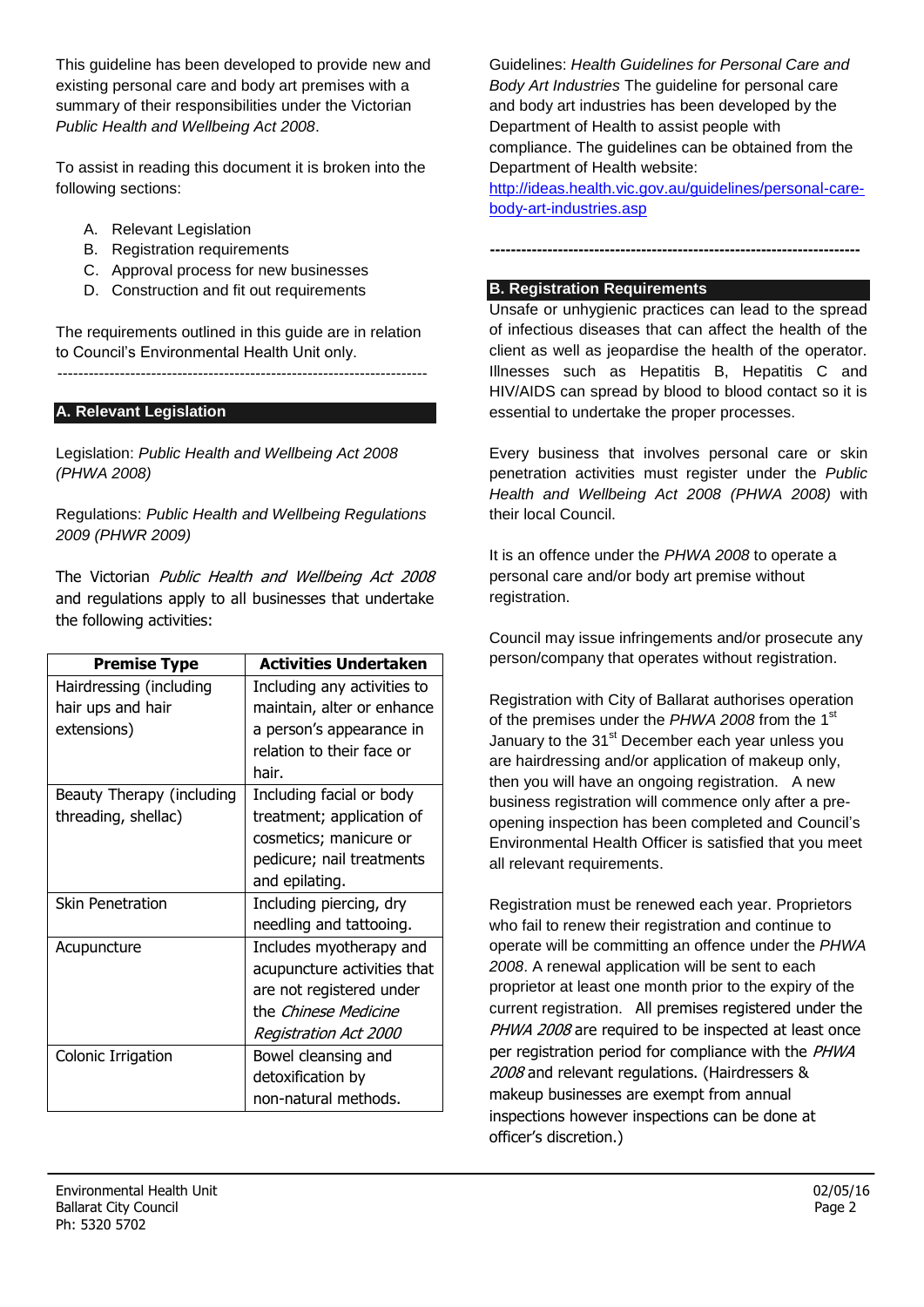#### **Tiered Fee System – Registration Renewal**

The annual renewal process aims to support businesses as much as possible however the onus for compliance is still with businesses.

The due date for the submission of registration renewal application and payment is approximately two weeks prior to the expiry of registration. The specific date will be outlined within your registration renewal documentation along with instructions on how to complete.

This works in tandem with an incentivised payment system to encourage proprietors to submit their completed renewal on time; thus ensuring continuity of registration for your business.

Despite Council's best endeavours, applications submitted on or near the registration expiry date may not be able to be processed prior to the registration expiring; operation without current registration is an offence.

An appeal process has been established to cater for exceptional circumstances beyond your control however we encourage businesses to observe the due date, pay a lower fee and avoid putting their businesses at risk of operating unregistered.

#### **Steps for Taking Over an Existing Personal Care or Body Art Business**

- Ensure the premise has a current registration.
- Apply to transfer the registration of the premises before taking over its operation.
- Ensure your certificate of registration is issued prior to operating.

#### **Mobile Operators**

- No mobile skin penetration procedures are permitted to be conducted in Victoria (e.g. Tattooists etc.).
- All mobile personal care operators must register their principal place of business. The principal place of business is the place at which the business calls are received.
- Mobile Operators must follow the same obligations as a fixed premise.

#### **C. Approval process for New Businesses**

#### **Starting Up a Personal Care or Body Art Premises**

Once you have decided to go ahead with your personal care or body art premises, discuss your business proposal with the Environmental Health Unit.

Contact should be made with the following additional departments and organisations to ensure all other approvals and permits are obtained.

#### **Within Council**

- Statutory Planning for all planning requirements including parking and signage
- Building for all building permit and toilet requirements
- Local Laws for footpath signs
- Rates office for details on the rates and charges that are likely to apply

Phone: 5320 5500

#### **External Contacts**

**Property Owner -** If you do not own the property you are proposing to operate your business from, it is your responsibility to seek the approval of your landlord/agent.

- Business Victoria Phone: 13 22 15
- Consumer Affairs Victoria Phone: 1300 55 81 81
- Contact the appropriate industry association for advice.

It is strongly recommended that infection control/prevention and sterilisation training is undertaken as a way of reinforcing the correct principles and procedures for competent, safe and hygienic practices. Environmental Health Officers can provide you with different training options that are available upon request.

#### **Registration Process**

An application must be lodged with Council that includes the following:

- A fully completed application form;
- A detailed floor plan<sup>\*</sup> of the proposed interior layout; and
- Payment of the prescribed fee (pro rata fees apply depending on when you set up and begin trade).

\* **Note:** The floor plan must meet the following requirements:

Drawn accurately to a scale of not less than 1:100;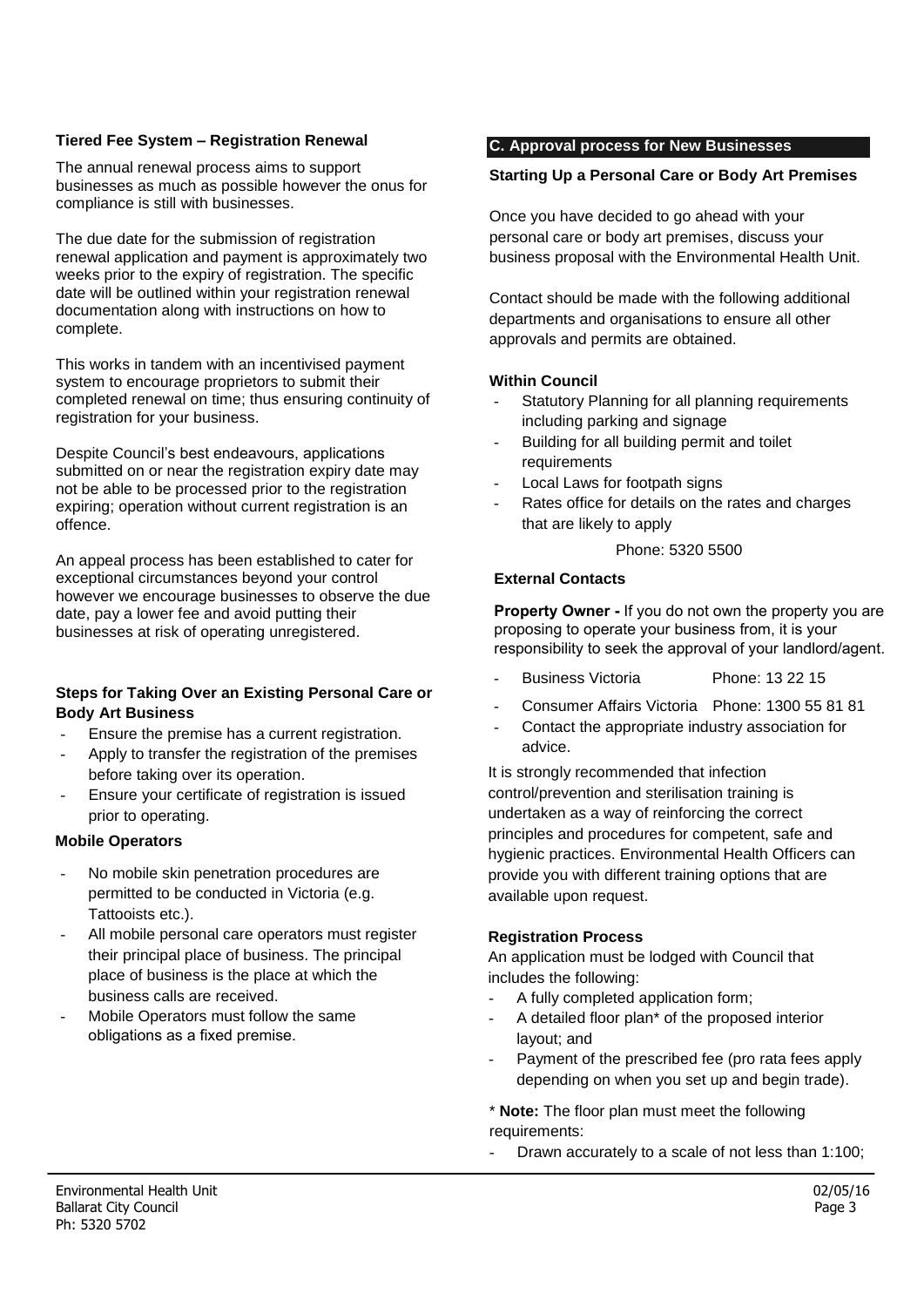- Include the location of equipment, appliances and other fixtures such as cleaning sinks and hand wash basins; and
- Include a checklist detailing the types of finishes in the premises and adequate information to demonstrate that the premise meets the requirements outlined in this guide.

An example of an acceptable floor plan can be found on Page 7 of this guide.

The application fee that is paid for the initial registration contains a surcharge that covers inspections, approval of the plans and administrative costs associated with the application.

Your application will be processed once all required information and full payment is received. An Environmental Health Officer will assess your plans and respond in writing detailing proposed alterations and amendments within 5-7 working days.

An approved copy of the plans will be returned for your records. **Please note:** Council is unable to approve plans that fail to provide the necessary information.

Once written plans approval from Council's Environmental Health Unit is provided you can commence any required work on the premises.

Once all works are completed, contact the Environmental Health Unit to arrange an inspection.

An inspection of your premise **MUST** occur prior to opening of the business. It is the responsibility of the owner to request this inspection and a minimum of 48 hours notice is required.

Registration commences once the inspection has been completed and the registration certificate issued.

**-----------------------------------------------------------------------**

#### **D. Construction and Fit out Requirements**

Before operating a personal care or body art business the proprietor/operator has to consider a number of compliance issues. The following items must be addressed in order to gain registration.

**Note:** The following structural requirements are based on the '*Health Guidelines for Personal Care and Body Art Industries*'. These guidelines are to be adhered to when designing a premises and undertaking any

construction on a proposed or existing personal care or body art premise as they are considered best practice.

#### **Floors, Walls and Ceilings**

The floors, walls and ceiling of every room in the premises shall be:

- Constructed of a smooth, durable and impervious material;
- Constructed without cracks or open joints;
- Capable of being readily cleaned; and
- Unable to provide harbourage of pests.

An appropriate splash back should be installed behind all plumbing facilities, e.g. tiles, steel sheeting or other approved finishes.

#### **Furniture and Equipment**

Shelves, benches and tables are to be made of a durable, smooth and impervious material that is easy to clean.

#### **Lighting**

There should be sufficient natural or artificial lights for the activities conducted.

#### **Ventilation**

Adequate ventilation shall be provided to ensure that any odours/fumes generated are effectively dispersed.

#### **Hand wash Basin**

All premises must provide a permanently fixed hand wash basin located in all treatment rooms. An adequate supply of hot and cold water is to be provided through a single outlet mixer tap set-up.

The hand wash basin is to be sealed to the wall and provided with an impervious splashback.

The hand wash basin must be supplied with liquid soap and single use paper towel.

#### *Where higher risk activities are performed, the hand wash basin must be hands free. This device may be foot/knee/elbow operated or electronic tap.*

Council's Environmental Health Unit will determine the type of hand wash basin required, based on your activities.

#### **Equipment sink**

A sink, separate to the hand wash basin, equipped with hot (not less than 70°C) and cold water through a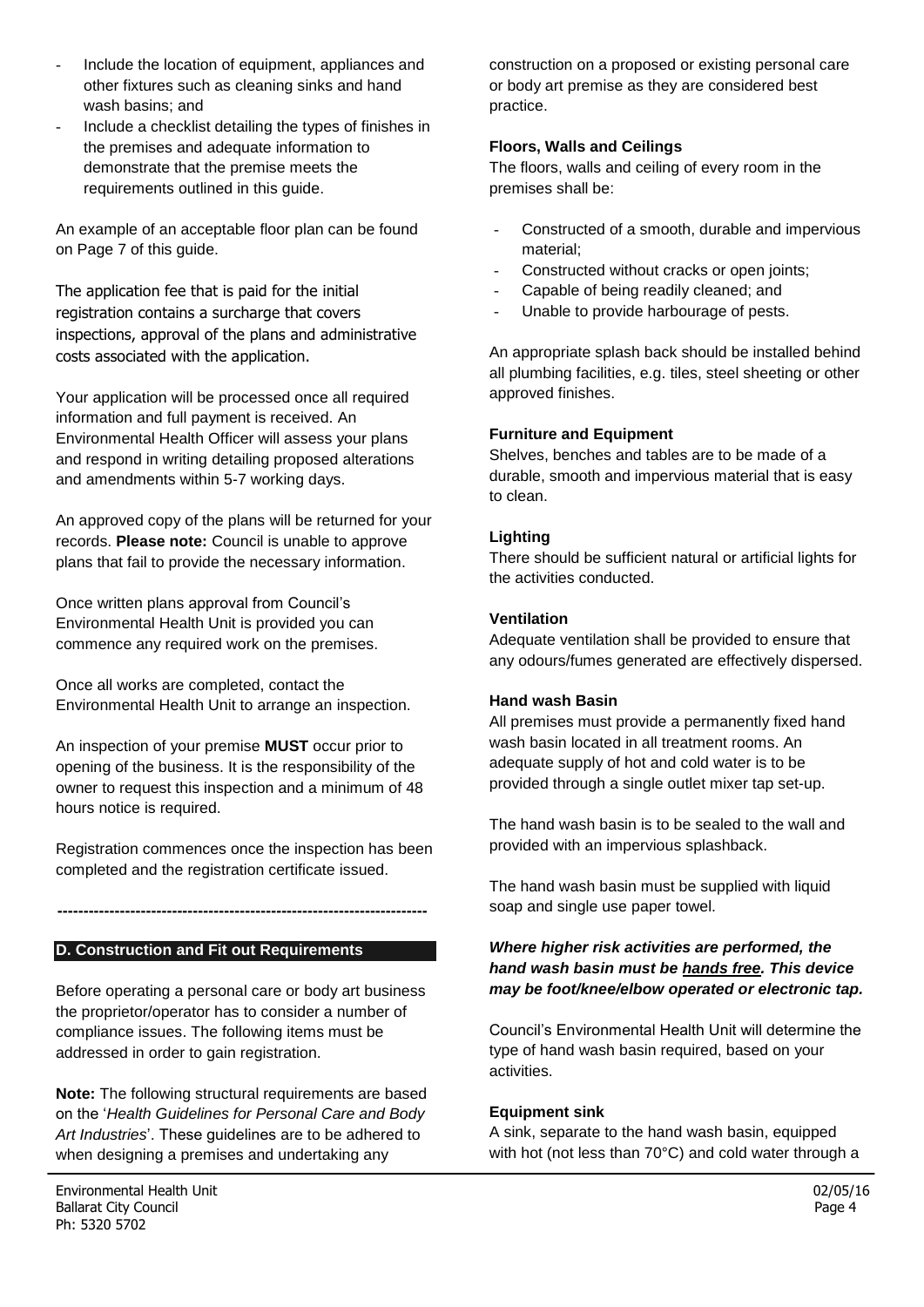single outlet must be provided for the purpose of washing equipment and instruments only.

This sink must not be used for any other purpose, i.e. cleaning kitchen utensils such as coffee cups. Should you require a sink to clean food utensils you must install a double bowl sink.

Cleaning sinks are to be located in the cleaning area, separate to all treatment rooms.

#### **Storage Facilities**

All clean linen, towels and clothing must be stored in a clean environment (off the floor) to reduce the likelihood of contamination. A washable leak-proof receptacle should also be provided for soiled linen, towels and protective clothing.

Clean instruments must be stored in a clean, dry environment such as inside a drawer or a separate container (off the floor).

A separate cupboard/area is to be provided for the storage of personal belongings.

#### **Rubbish Storage**

An adequate number of plastic, bag lined, washable bins with tight fitting lids, are to be provided for the disposal of hair, paper and other trade waste.

#### **Animals**

Animals, other than guide dogs for hearing or sight impaired clients are not permitted in treatment areas.

#### **Records**

Accurate records of every treatment carried out on each client should be maintained.

#### **Cleaning**

When cleaning items, personal protective equipment (gloves, face mask, plastic apron etc.) should be worn.

Clean items as soon as possible after use.

Clean items using warm water, a detergent, a non abrasive scouring pad and brushes.

Suitable disinfectants must be used for items that cannot be immersed in water (scissors, tweezers etc.). They must be disinfected using a chemical solution as per manufacturer's instructions.

**Note:** Immersing items in disinfectant for long periods of time is not recommended.

# *Colonic Irrigation*

Further requirements are needed for colonic irrigation premises. For more information contact the Environmental Health Unit.

### *Skin Penetration*

Where skin penetration (electrolysis, tattooing, body piercing etc.) is performed, the hand wash basin must be hands free. This device may be foot/knee/elbow operated or electronically operated.

Storage of sterile stock is to be clean, dry, dust free, dedicated to sterile stock only, stored off the floor and not in direct sunlight.

Separate containers are also to be provided for dirty instruments used during skin penetration procedures and be labelled 'Instruments for Cleaning' and 'Instruments for Sterilisation'.

Accurate records must be kept of each client. These must include name, address, treatment date, phone number and sterilisation information relevant to the instruments used. Information of the procedures completed should also be included.

A double bowl sink must be installed to ensure adequate pre-cleaning of items is undertaken. This must be located in the cleaning room separate to all treatment rooms.

#### **Clinical Waste**

Clinical and related waste, such as blood stained swabs and gloves must be placed into a plastic, bag lined, washable bin with a sealable lid. 'Infectious Waste', must be disposed of according to the Environment Protection Authority (EPA).

Sharps are also considered to be clinical waste and a suitable sharps container that complies with Australian Standard 4031:1992 must be available on-site.

**Note:** You cannot legally transport and/or dispose of your own clinical or infectious waste.

The only acceptable disposal method for clinical and infectious waste is through a licenced medical waste contractor. To find a licenced medical waste contractor search Yellow Pages under 'Waste Reduction & Disposal Services'. Your licenced medical waste contractor will supply suitable sharps containers for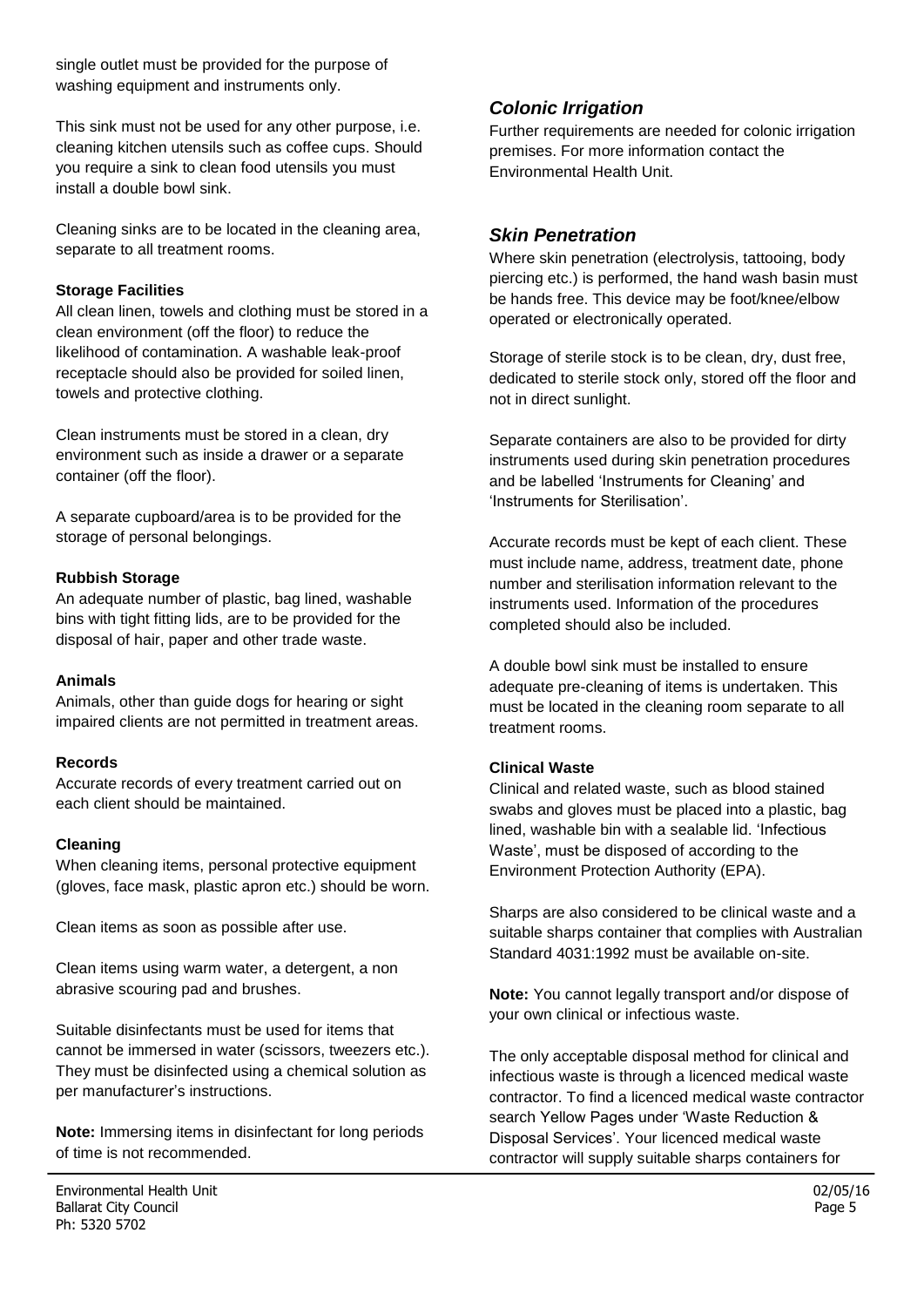Further information regarding the management of clinical and related waste is available on the EPA website [http://www.epa.vic.gov.au/business-and](http://www.epa.vic.gov.au/business-and-industry/guidelines/waste-guidance/clinical-waste-guidance)[industry/guidelines/waste-guidance/clinical-waste](http://www.epa.vic.gov.au/business-and-industry/guidelines/waste-guidance/clinical-waste-guidance)[guidance.](http://www.epa.vic.gov.au/business-and-industry/guidelines/waste-guidance/clinical-waste-guidance)

## **Cleaning**

Ultrasonic cleaner – uses high energy sound waves to dislodge contaminants. It cleans but does not disinfect or sterilise. Instruments need to be rinsed thoroughly after cleaning and water needs to be changed regularly.

Class S autoclaves are required for tattooists and body piercers. Tattooists who use single use equipment are still required to sterilise their tattooing machine.

Autoclave – is the most cost effective means of sterilising instruments. The autoclave must comply with Australian Standard 2182. It must be serviced every 12 months and heat sensitive indicator strips must be used each time the autoclave is used (a class 4, 5 or 6 indicator must be placed in the load and one incorporated in the packaging).

The chemical indicators demonstrate that sterilisation has been achieved.

When sealing packed items, they can be taped with Class 1 indicator tape and 'Steripeel' bags can be selfsealed, heat sealed or folded (3 times) and taped with Class 1 indicator tape.

Label each pack with a non-toxic, water resistant, felt tip marking pen. The label must include batch marking to link the client with the instruments used. Batch marking requires the following information – steriliser identification code, date of sterilisation and cycle or load number.

Please see below the suggested layout of the cleaning room for skin penetration premises.

#### **Single Use Equipment**

Should you wish to only use single use equipment (e.g. tattoo grips, piercing clamps etc.) please contact the Environmental Health Unit to discuss the required set-up.



# FIGURE 1 - SUGGESTED LAYOUT FOR A REPROCESSING AREA

#### *Reference: AS/NZS 4815:2001*

NOTES:

- 1 Arrow direction indicates the flow of instruments and equipment from dirty—clean—sterile.
- 2 Personnel working in the processing area should wash their hands—
	- (a) After handling soiled items and removal of gloves;
- (b) Before handling clean items; and
- (c) Before handling sterile items.